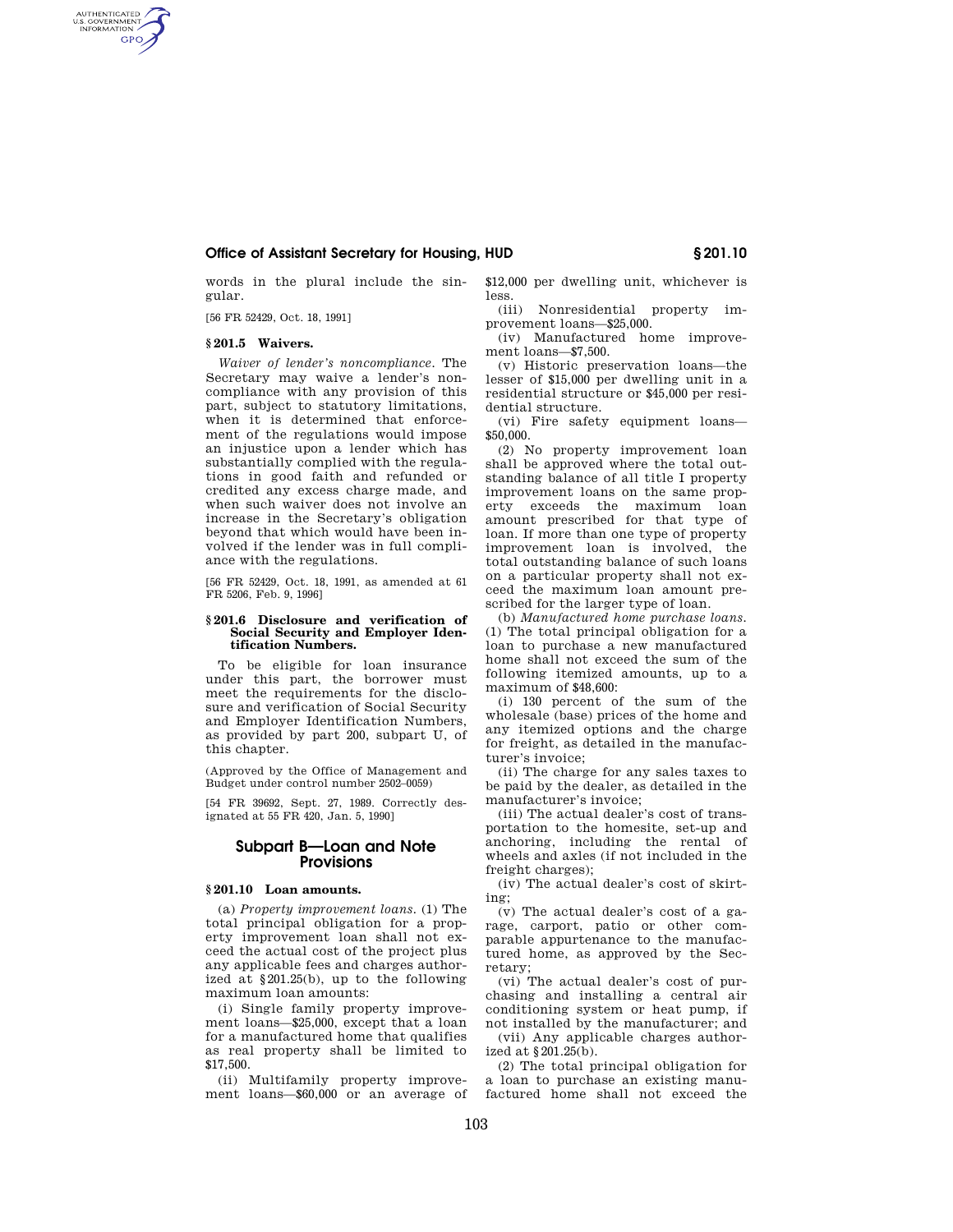lesser of the following amounts, up to a maximum of \$48,600:

(i) 95 percent of the appraised value of the home as equipped and furnished (as determined by a HUD-approved appraisal) and 95 percent of any itemized amounts allowed under paragraphs  $(b)(1)(iii)$  through (vii) of this section, if incurred; or

(ii) 95 percent of the purchase price of the home.

(3) The purchase price of a manufactured home financed with a manufactured home purchase loan shall include the retail cost to the borrower of all items set forth in the purchase contract, including any applicable charges authorized under §201.25(b).

(c) *Manufactured home lot loans.* The total principal obligation for a loan to purchase and, if necessary, develop a lot suitable for a manufactured home, including on-site water and utility connections, sanitary facilities, site improvements and landscaping, shall not exceed 95 percent of either the appraised value of the developed lot (as determined by a HUD-approved appraisal) or the total of the purchase price and development costs, whichever is less, up to a maximum of \$16,200.

(d) *Combination loans.* (1) The total principal obligation for a loan to purchase a new manufactured home and a lot on which to place the home shall not exceed the sum of the following itemized amounts, up to a maximum of \$64,800:

(i) 130 percent of the sum of the wholesale (base) prices of the home and any itemized options and the charge for freight, as detailed in the manufacturer's invoice;

(ii) The charge for any sales taxes to be paid by the dealer, as detailed in the manufacturer's invoice;

(iii) The actual dealer's cost of transportation to the homesite, set-up and anchoring, including the rental of wheels and axles (if not included in the freight charge);

(iv) The actual dealer's cost of purchasing and installing a central air conditioning system or heat pump, if not installed by the manufacturer;

(v) The appraised value of the developed manufactured home lot (as determined by a HUD-approved appraisal, including on-site water and utility connections, sanitary facilities, site improvements and landscaping) or the purchase price, whichever is less;

(vi) The actual dealer's cost of appurtenances to the home such as a permanent foundation, garage, carport or patio; and

(vii) Any applicable charges authorized at §201.25(b).

(2) The total principal obligation for a loan to purchase an existing manufactured home and lot shall not exceed the lesser of the following amounts, up to a maximum of \$64,800:

(i) 95 percent of the total appraised value of the home, the lot, and any appurtenances (as determined by a HUDapproved appraisal), plus 95 percent of any applicable charges authorized at  $$201.25(b):$  or

(ii) 95 percent of the purchase price of the home, the lot, and any appurtenances

(3) The purchase price of a manufactured home and a lot financed with a combination loan shall include the retail cost to the borrower of all items set forth in the purchase contract or contracts, including any applicable charges authorized under §201.25(b).

(e) *Manufactured home loan limits in high-cost areas.* (1) The maximum loan amounts otherwise applicable under paragraphs (b), (c) and (d) of this section may be increased by an amount not to exceed 40 percent where the manufactured home and/or lot is purchased and located in Alaska, Guam or Hawaii.

(2) The maximum loan amounts otherwise applicable under paragraphs (c) and (d) of this section may be increased for any geographical area except Alaska, Guam or Hawaii to the extent deemed necessary by the Secretary; however, any increased loan amount may not exceed the lesser of (i) 185 percent of the dollar amounts specified in paragraphs (c) and (d) of this section; or (ii) the dollar amounts specified in paragraphs (c) and (d) of this section, as increased by the same percentage by which 95 percent of the median 1-family house price in the area (as determined by the Secretary for purposes of §203.18) exceeds \$67,500.

(f) *Loan refinancing.* (1) The total principal obligation of a loan made to refinance a borrower's existing insured